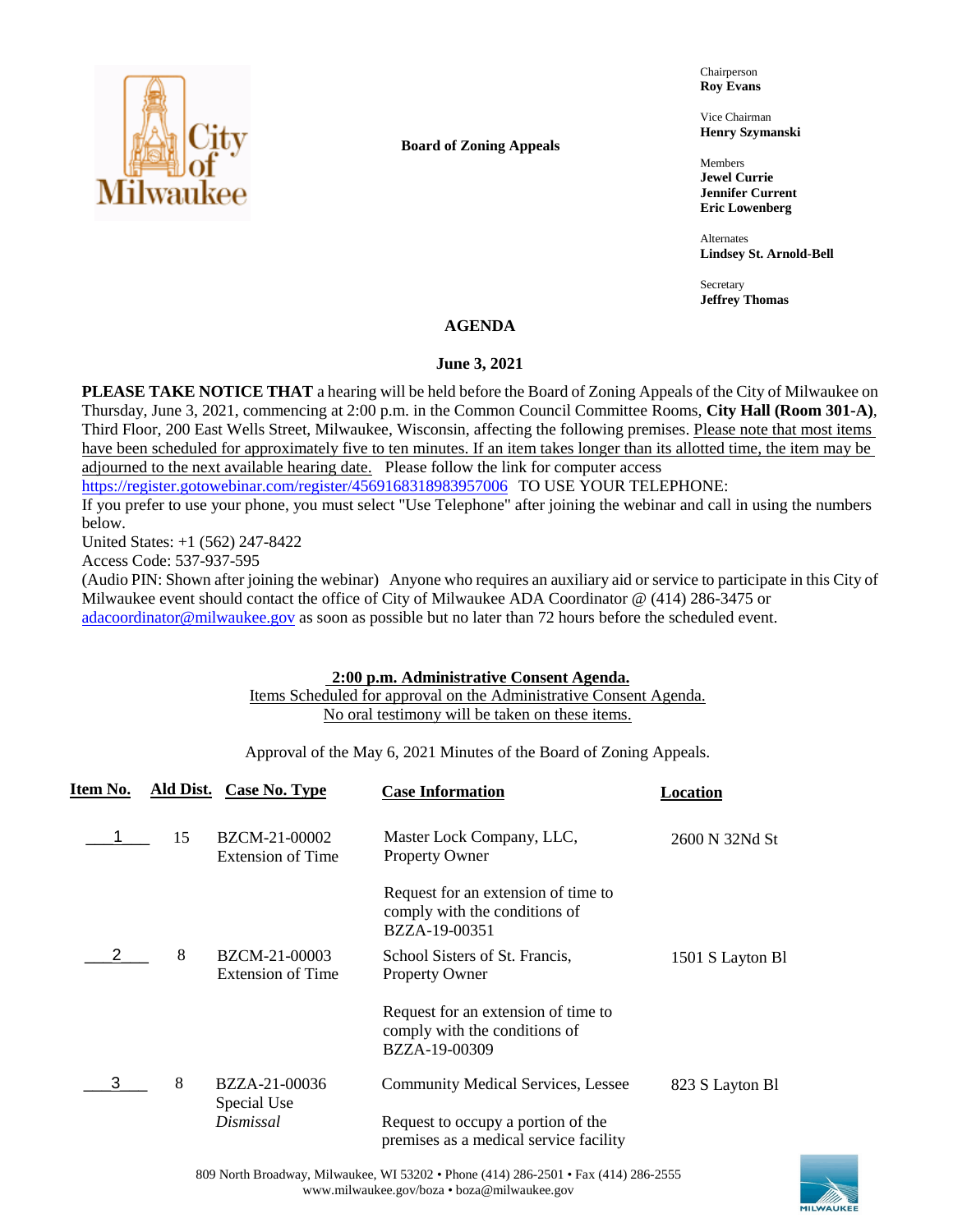| Board of Zoning Appeals, Hearing on Thursday, June 3, 2021 |  |  |  |  |
|------------------------------------------------------------|--|--|--|--|
|------------------------------------------------------------|--|--|--|--|

#### **Item No. Ald Dist. Case No. Type Case Information Location**

**2:00 p.m. Consent Agenda.**

Items Scheduled for approval on the Consent Agenda.

No oral testimony will be taken on these items.

*If there are any objections to these approvals, please make them known to the Board office in writing at least 24 hours prior to the time of the hearing. If written objections to these approvals are received, the item will not be approved and will be held for a public hearing to allow additional testimony.*

BZZA-21-00113 Mandeep Dhawan dba North Ave Gas 3708 W North Av and Food Corporation, Property Owner Request to construct an addition, exceeds the maximum allowed concrete block, and continue occupying the premises as a motor vehicle filling station Special Use, Dimensional Variance \_\_\_4\_\_\_ 15 BZZA-21-00114 Kids R Just Kids Childcare, Lessee 4429 W North Av Request to continue occupying the premises as a 24 hour day care center for 40 children per shift infant - 12 years of age, operating Monday - Friday Special Use  $5$  15

|  | BZZA-21-00044<br>Special Use | Kids R Just Kids Childcare, Lessee                                                                                                                                                                                                      | 5301 W Villard Av     |
|--|------------------------------|-----------------------------------------------------------------------------------------------------------------------------------------------------------------------------------------------------------------------------------------|-----------------------|
|  |                              | Request to increase the age of children<br>from infant - 12 to infant to 13 years of<br>age and continue occupying the premises<br>as a day care center for 22 children per<br>shift, operating Monday - Friday 6:00<br>a.m. - midnight |                       |
|  | BZZA-21-00101<br>Special Use | Learning Through Technology<br>Childcare Academy, LLC, Lessee                                                                                                                                                                           | 7625 W Fond Du Lac Av |
|  |                              | Request to continue occupying the<br>premises as a 24 hour day care center for<br>222 children per shift infant - 13 years of<br>age, operating Monday - Friday                                                                         |                       |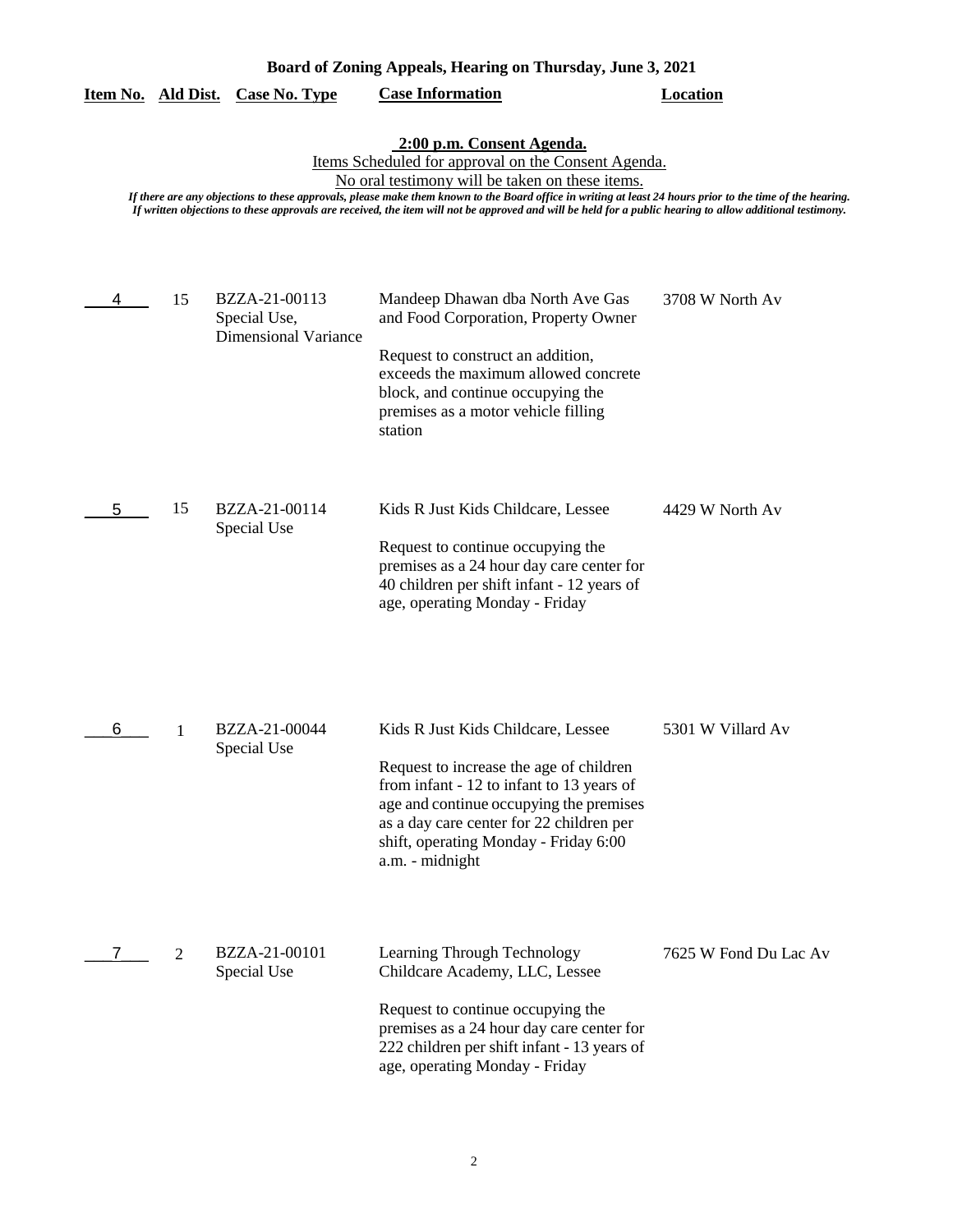| Board of Zoning Appeals, Hearing on Thursday, June 3, 2021 |  |  |  |  |
|------------------------------------------------------------|--|--|--|--|
|------------------------------------------------------------|--|--|--|--|

|  |  | Item No. Ald Dist. Case No. Type | <b>Case Information</b> |
|--|--|----------------------------------|-------------------------|
|--|--|----------------------------------|-------------------------|

**Location** 

## **2:00 p.m. Consent Agenda (continued)**

Items Scheduled for approval on the Consent Agenda.

No oral testimony will be taken on these items.

*If there are any objections to these approvals, please make them known to the Board office in writing at least 24 hours prior to the time of the hearing. If written objections to these approvals are received, the item will not be approved and will be held for a public hearing to allow additional testimony.*

| 8  | $\overline{4}$ | BZZA-21-00132<br>Use Variance                | Serious Meats, LLC, Lessee<br>Request to continue occupying the<br>premises as a catering service (this is a<br>new operator)                                                                                    | 311 E Wisconsin Av       |
|----|----------------|----------------------------------------------|------------------------------------------------------------------------------------------------------------------------------------------------------------------------------------------------------------------|--------------------------|
| 9  | 6              | BZZA-21-00103<br>Use Variance                | Milwaukee Lesbian, Gay, Bisexual,<br>Transgender Community Center, Inc.,<br>Lessee                                                                                                                               | 315 W Court St           |
|    |                |                                              | Request to occupy the premises as a<br>community center                                                                                                                                                          |                          |
| 10 | 6              | BZZA-21-00133<br><b>Dimensional Variance</b> | The Province of St. Joseph of the<br>Capuchin Order, Property Owner                                                                                                                                              | 1927 N Vel R Phillips Av |
|    |                |                                              | Request to allow a fence in the rear yard<br>that exceeds the maximum allowed<br>height                                                                                                                          |                          |
| 11 | 7              | BZZA-21-00126<br>Special Use                 | Train Up A Child Learning Center, LLC,<br>Lessee                                                                                                                                                                 | 4165 N 42Nd St           |
|    |                |                                              | Request to increase the age of children<br>from infant - 12 to infant - 13, and<br>continue occupying the premises as a 24<br>hrs. family day care home for 8 children<br>per shift, operating Monday - Saturday |                          |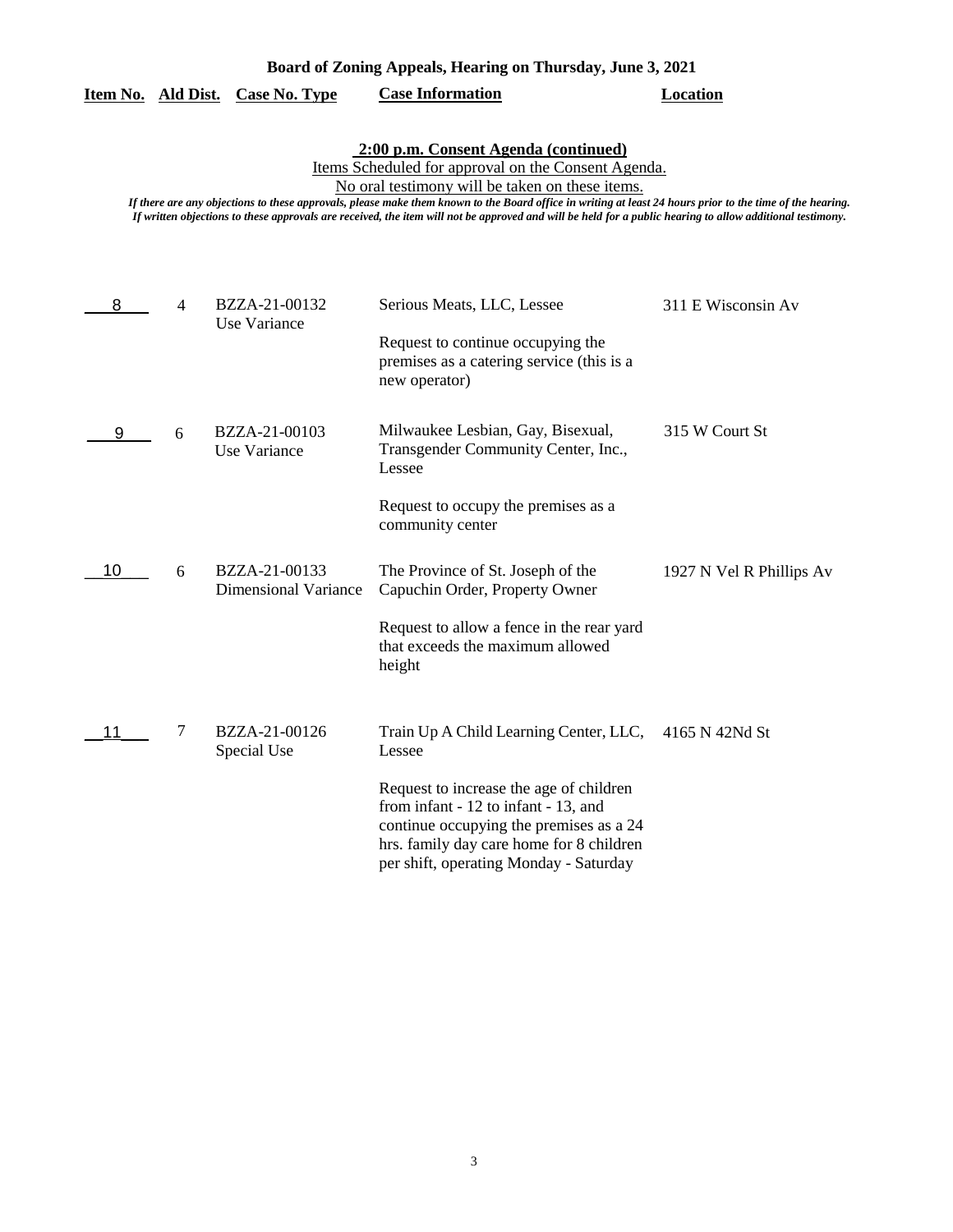| 2:00 p.m. Consent Agenda (continued)<br>Items Scheduled for approval on the Consent Agenda.<br>No oral testimony will be taken on these items.<br>If there are any objections to these approvals, please make them known to the Board office in writing at least 24 hours prior to the time of the hearing.<br>If written objections to these approvals are received, the item will not be approved and will be held for a public hearing to allow additional testimony. |   |                                                              |                                                                                                                                                                                                                                                          |                       |  |
|--------------------------------------------------------------------------------------------------------------------------------------------------------------------------------------------------------------------------------------------------------------------------------------------------------------------------------------------------------------------------------------------------------------------------------------------------------------------------|---|--------------------------------------------------------------|----------------------------------------------------------------------------------------------------------------------------------------------------------------------------------------------------------------------------------------------------------|-----------------------|--|
| 12                                                                                                                                                                                                                                                                                                                                                                                                                                                                       | 8 | BZZA-21-00102<br>Special Use                                 | Amira Academy, LLC dba Reading<br>Rainbow Academy III, Property Owner<br>Request to continue occupying the<br>premises as a day care center for 50<br>children per shift infant - 13 years of age,<br>operating Monday - Friday 6:30<br>a.m. - 6:30 p.m. | 2439 W Mitchell St    |  |
| 13                                                                                                                                                                                                                                                                                                                                                                                                                                                                       | 8 | BZZA-21-00107<br><b>Dimensional Variance</b>                 | St. Ann Property, LLC, Property Owner<br>Request to divide the existing parcel into<br>two separate lots, causing the existing<br>single family home (permitted) to not<br>meet the minimum required rear setback                                        | 2020 S Muskego Av     |  |
| 14                                                                                                                                                                                                                                                                                                                                                                                                                                                                       | 8 | BZZA-21-00131<br>Special Use,<br><b>Dimensional Variance</b> | B. Bohmann Plumbing, Inc., Property<br>Owner<br>Request to continue occupying the<br>premises as a contractor's yard that does<br>not meet the minimum required<br>landscaping                                                                           | 2932 W Forest Home Av |  |
| 15                                                                                                                                                                                                                                                                                                                                                                                                                                                                       | 9 | BZZA-21-00104<br>Special Use                                 | Pit Stop of Wisconsin, Inc., Property<br>Owner<br>Request to continue occupying the<br>premises as a car wash                                                                                                                                            | 8805 N 107Th St       |  |

**Item No. Ald Dist. Case No. Type Case Information Location**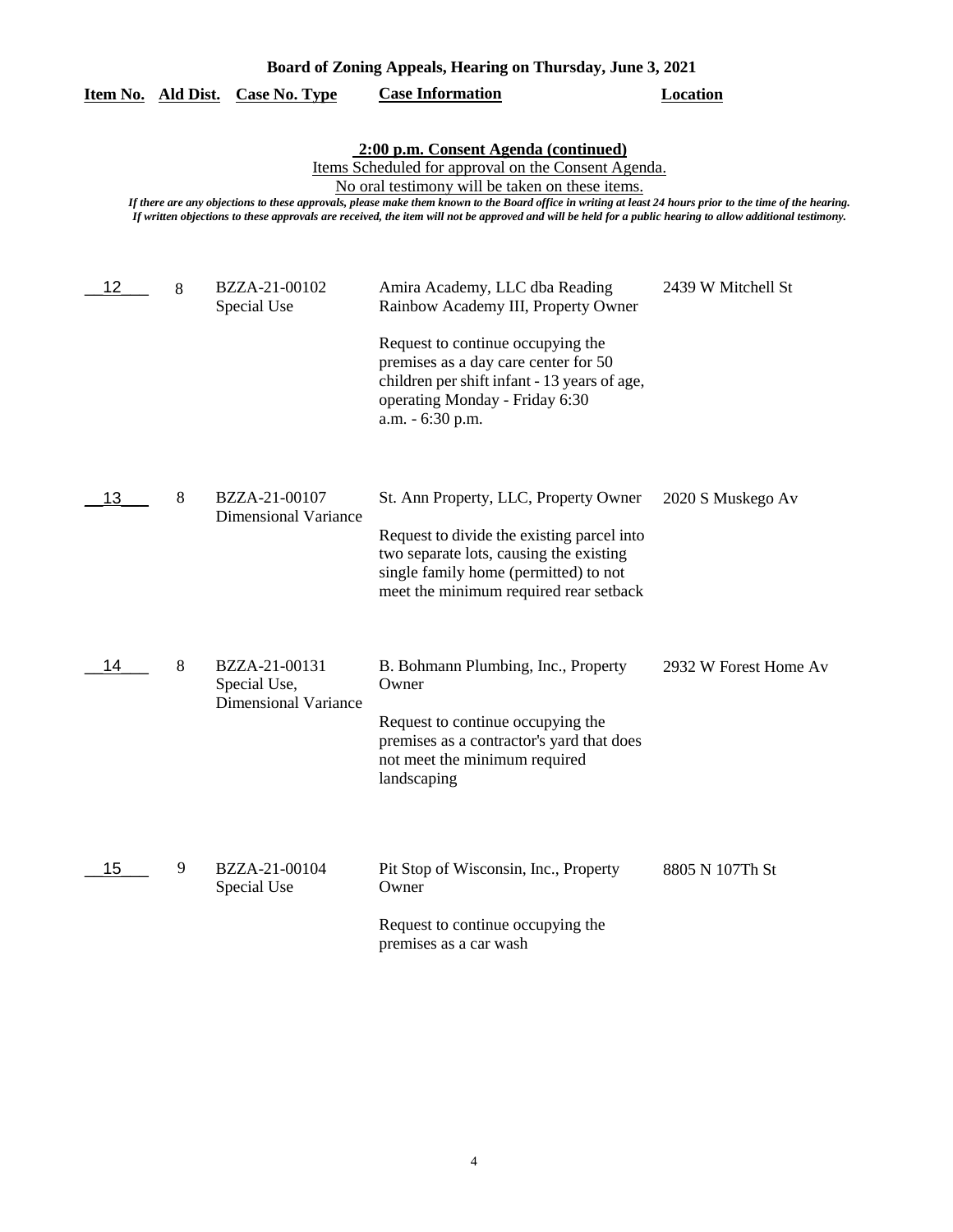| Board of Zoning Appeals, Hearing on Thursday, June 3, 2021                                                                                                                                                                                                                                                                                                                                                                                                               |    |                                         |                                                                                                                                                                                                                                                            |                            |
|--------------------------------------------------------------------------------------------------------------------------------------------------------------------------------------------------------------------------------------------------------------------------------------------------------------------------------------------------------------------------------------------------------------------------------------------------------------------------|----|-----------------------------------------|------------------------------------------------------------------------------------------------------------------------------------------------------------------------------------------------------------------------------------------------------------|----------------------------|
|                                                                                                                                                                                                                                                                                                                                                                                                                                                                          |    | <u>Item No. Ald Dist. Case No. Type</u> | <b>Case Information</b>                                                                                                                                                                                                                                    | <b>Location</b>            |
| 2:00 p.m. Consent Agenda (continued)<br>Items Scheduled for approval on the Consent Agenda.<br>No oral testimony will be taken on these items.<br>If there are any objections to these approvals, please make them known to the Board office in writing at least 24 hours prior to the time of the hearing.<br>If written objections to these approvals are received, the item will not be approved and will be held for a public hearing to allow additional testimony. |    |                                         |                                                                                                                                                                                                                                                            |                            |
| 16                                                                                                                                                                                                                                                                                                                                                                                                                                                                       | 10 | BZZA-21-00108<br>Special Use            | Josephine Adams dba The Children's<br>Palace Learning Phase II, Lessee<br>Request to continue occupying the<br>premises as a day care center for 68<br>children per shift infant - 12 years of age,<br>operating Monday - Saturday 5:00<br>a.m. - midnight | 7365 W Appleton Av         |
| 17                                                                                                                                                                                                                                                                                                                                                                                                                                                                       | 11 | BZZA-19-00307<br>Special Use            | ACT Counseling, Inc., Lessee<br>Request to occupy a portion of the<br>premises as a social service facility                                                                                                                                                | 9401 W Beloit Rd Suite 314 |

**2:15 p.m. Public Hearings.**

| 18 |   | BZZA-21-00127<br><b>Dimensional Variance</b> | Clear Channel Outdoor, Inc., Property<br>Owner                                                                                                              | 4206 N Green Bay Av |
|----|---|----------------------------------------------|-------------------------------------------------------------------------------------------------------------------------------------------------------------|---------------------|
|    |   |                                              | Request to construct a free-standing<br>off-premise sign that does not meet the<br>minimum required setback and exceeds<br>the maximum allowed display area |                     |
| 19 | 2 | BZZA-19-00196<br><b>Dimensional Variance</b> | Li Dinh, Lessee<br>Request to erect three roof signs that<br>exceeds the maximum allowed number<br>of signs per site                                        | 5808 W Villard Av   |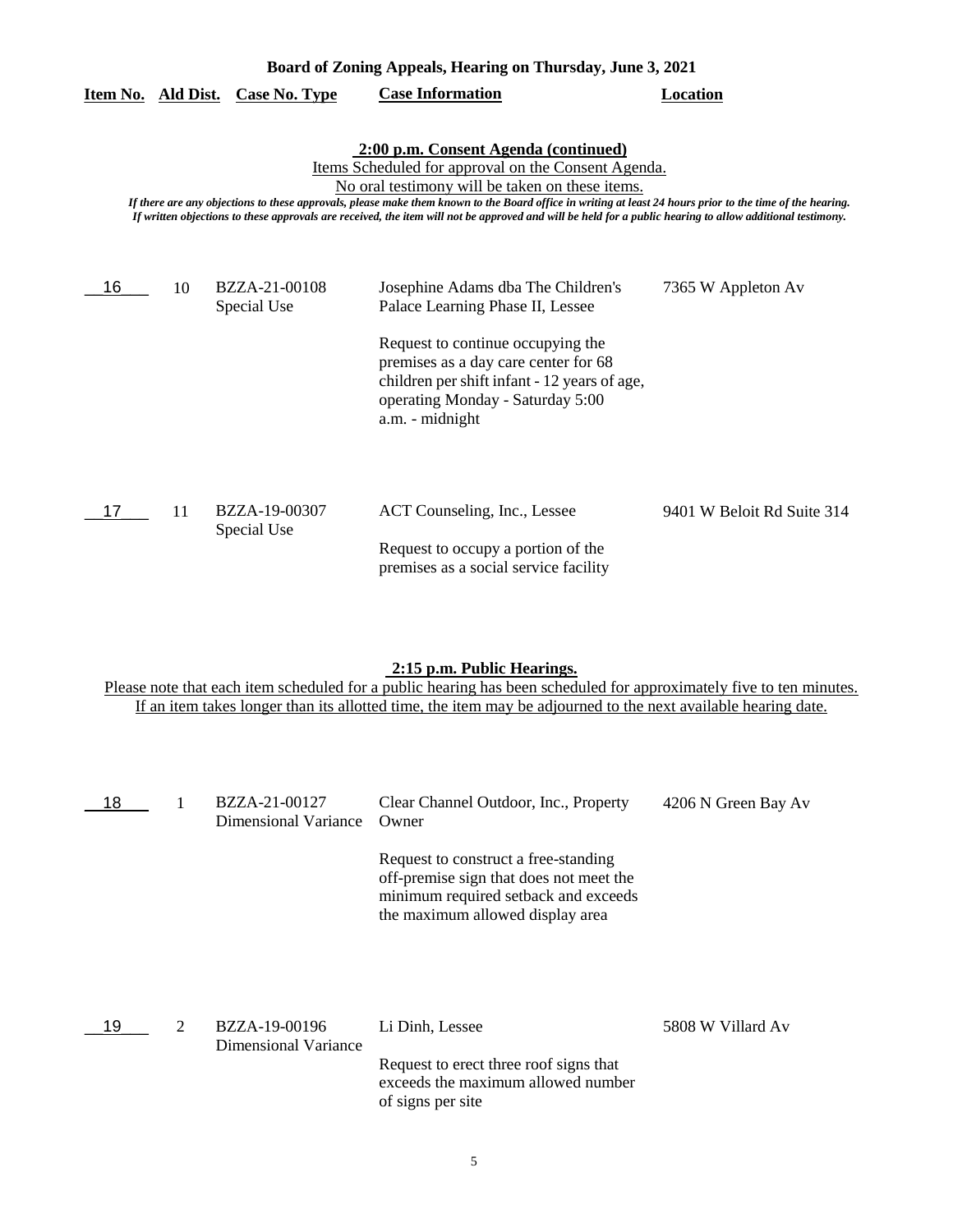|                                                                                                                                                                                                                                                                               |                | Item No. Ald Dist. Case No. Type             | <b>Case Information</b>                                                                                                                                                                                                                                                                                                                                                                                                                                                              | <b>Location</b>                            |  |
|-------------------------------------------------------------------------------------------------------------------------------------------------------------------------------------------------------------------------------------------------------------------------------|----------------|----------------------------------------------|--------------------------------------------------------------------------------------------------------------------------------------------------------------------------------------------------------------------------------------------------------------------------------------------------------------------------------------------------------------------------------------------------------------------------------------------------------------------------------------|--------------------------------------------|--|
| 2:15 p.m. Public Hearings (continued)<br>Please note that each item scheduled for a public hearing has been scheduled for approximately five to ten minutes.<br>If an item takes longer than its allotted time, the item may be adjourned to the next available hearing date. |                |                                              |                                                                                                                                                                                                                                                                                                                                                                                                                                                                                      |                                            |  |
| 20                                                                                                                                                                                                                                                                            | 2              | BZZA-19-00200<br><b>Dimensional Variance</b> | Akberom Gherezger, Lessee<br>Request to erect three roof signs that<br>exceeds the maximum allowed number<br>of signs per site                                                                                                                                                                                                                                                                                                                                                       | 5824 W Villard Av                          |  |
| 21                                                                                                                                                                                                                                                                            | $\overline{2}$ | BZZA-21-00017<br>Special Use                 | Granny Mae's Learning Center, LLC,<br>Lessee<br>Request to occupy a portion of the<br>premises (1st floor rear unit) as a 24 hour<br>day care center for 30 children per shift,<br>infant-12 years of age, operating<br>Sunday-Saturday                                                                                                                                                                                                                                              | 6435 W Capitol Dr                          |  |
| 22                                                                                                                                                                                                                                                                            | $\overline{2}$ | BZZA-20-00325<br>Special Use                 | Michelle's Motherly Hands Childcare,<br>LLC, Lessee<br>Request to occupy a portion of the<br>premises (basement level) as a day care<br>center for 70 children per shift 2 years to<br>5 years 11 months of age, operating<br>Monday - Friday 6:30 a.m. - 6:00 p.m.                                                                                                                                                                                                                  | 6435 W Capitol Dr                          |  |
| 23                                                                                                                                                                                                                                                                            | 2              | BZZA-21-00117<br>Special Use                 | Michelle's Motherly Hands Childcare,<br>LLC, Lessee<br>Request to reduce the hours and days of<br>operation from Monday - Sunday 5:00<br>a.m. - midnight to Monday - Friday 6:30<br>a.m. - 6:00 p.m., to reduce the ages of the<br>children from 2 years - 12 years of age to<br>2 years through 5 years and 11 months of<br>age, and continue occupying a portion of<br>the premises (2nd floor unit) as a day<br>care center for 50 children per shift (this<br>is a new operator) | 6427 W Capitol Dr<br>AKA 6435 W Capitol Dr |  |

**Board of Zoning Appeals, Hearing on Thursday, June 3, 2021**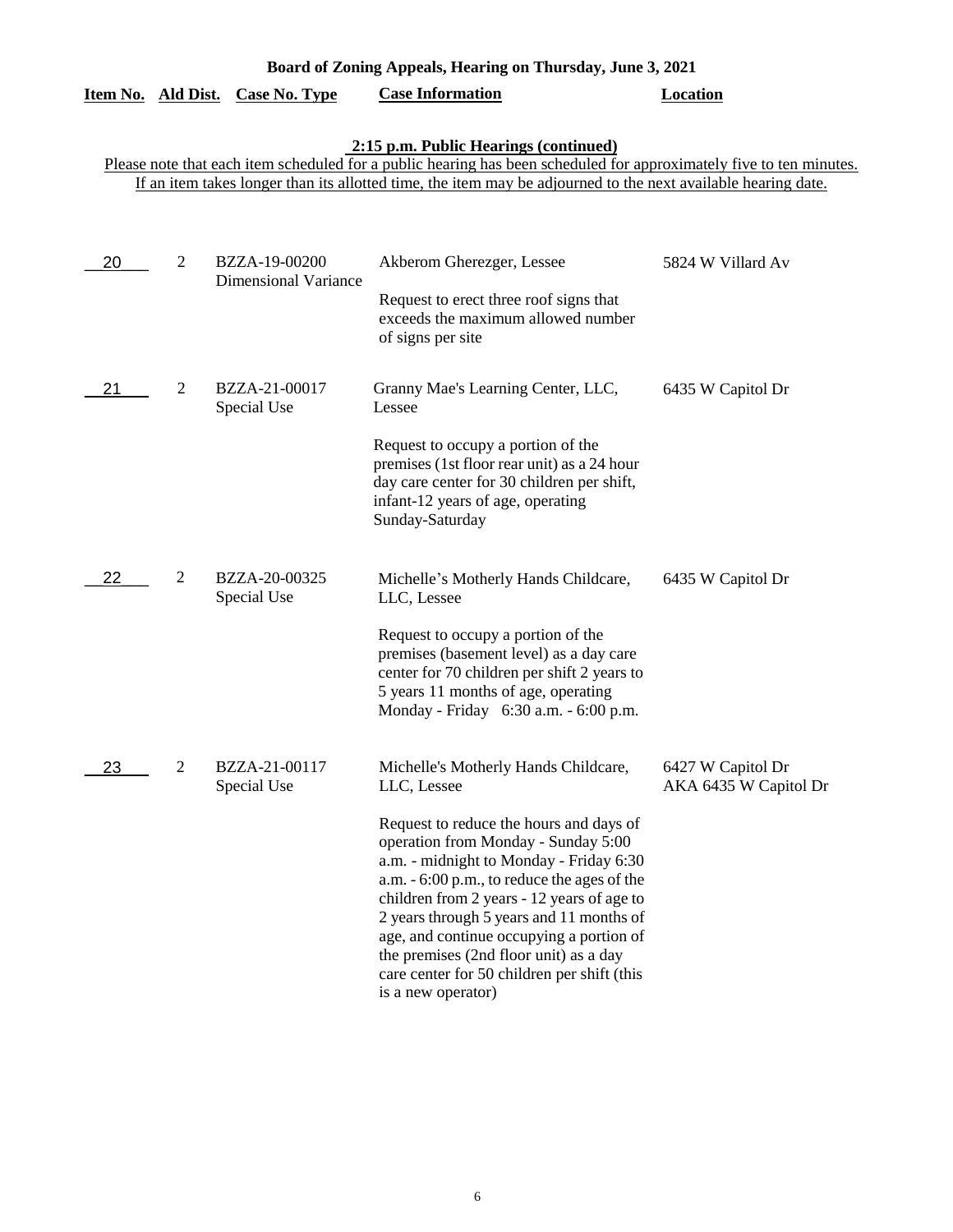|                           | Board of Zoning Appeals, Hearing on Thursday, June 3, 2021 |                                                              |                                                                                                                                                                                                                                                                                                                                                                                                               |                    |  |  |
|---------------------------|------------------------------------------------------------|--------------------------------------------------------------|---------------------------------------------------------------------------------------------------------------------------------------------------------------------------------------------------------------------------------------------------------------------------------------------------------------------------------------------------------------------------------------------------------------|--------------------|--|--|
| <u>Item No. Ald Dist.</u> |                                                            | <b>Case No. Type</b>                                         | <b>Case Information</b>                                                                                                                                                                                                                                                                                                                                                                                       | <b>Location</b>    |  |  |
|                           |                                                            |                                                              | 3:00 p.m. Public Hearings.<br>Please note that each item scheduled for a public hearing has been scheduled for approximately five to ten minutes.<br>If an item takes longer than its allotted time, the item may be adjourned to the next available hearing date.                                                                                                                                            |                    |  |  |
| 24                        | $\overline{2}$                                             | BZZA-21-00120<br>Special Use,<br><b>Dimensional Variance</b> | Baby Steps Day Care Inc., Property<br>Owner<br>Request to construct a building that does<br>not have a primary entrance door on the<br>front façade, does not meet the minimum<br>required landscaping, and continue<br>occupying the premises as a 24 hour day<br>care center for 79 children on 1st and<br>2nd shift and 25 children on 3rd shift<br>infant - 13 years of age, operating<br>Monday - Sunday | 7605 W Florist Av  |  |  |
| 25                        | 3                                                          | BZZA-21-00069<br>Special Use                                 | Saint John's Communities, Inc.,<br>Property Owner<br>Request to occupy the premises as a<br>principal use parking lot                                                                                                                                                                                                                                                                                         | 1744 N Farwell Av  |  |  |
| 26                        | 5                                                          | BZZA-21-00059<br>Special Use                                 | Buzy Beez Childcare & Development,<br>LLC, Lessee<br>Request to occupy a portion of the<br>premises as a day care center for 49<br>children per shift infant - 12 years of age,<br>operating Monday - Friday 5:45<br>a.m. - midnight and Saturday 6:00<br>a.m. - 6:00 p.m.                                                                                                                                    | 7860 W Appleton Av |  |  |
| 27                        | 5                                                          | BZZA-21-00116<br><b>Dimensional Variance</b>                 | Ron Lamontagne, Property Owner<br>Request to erect a solid wood fence that<br>exceeds the maximum allowed height                                                                                                                                                                                                                                                                                              | 2874 N 84Th St     |  |  |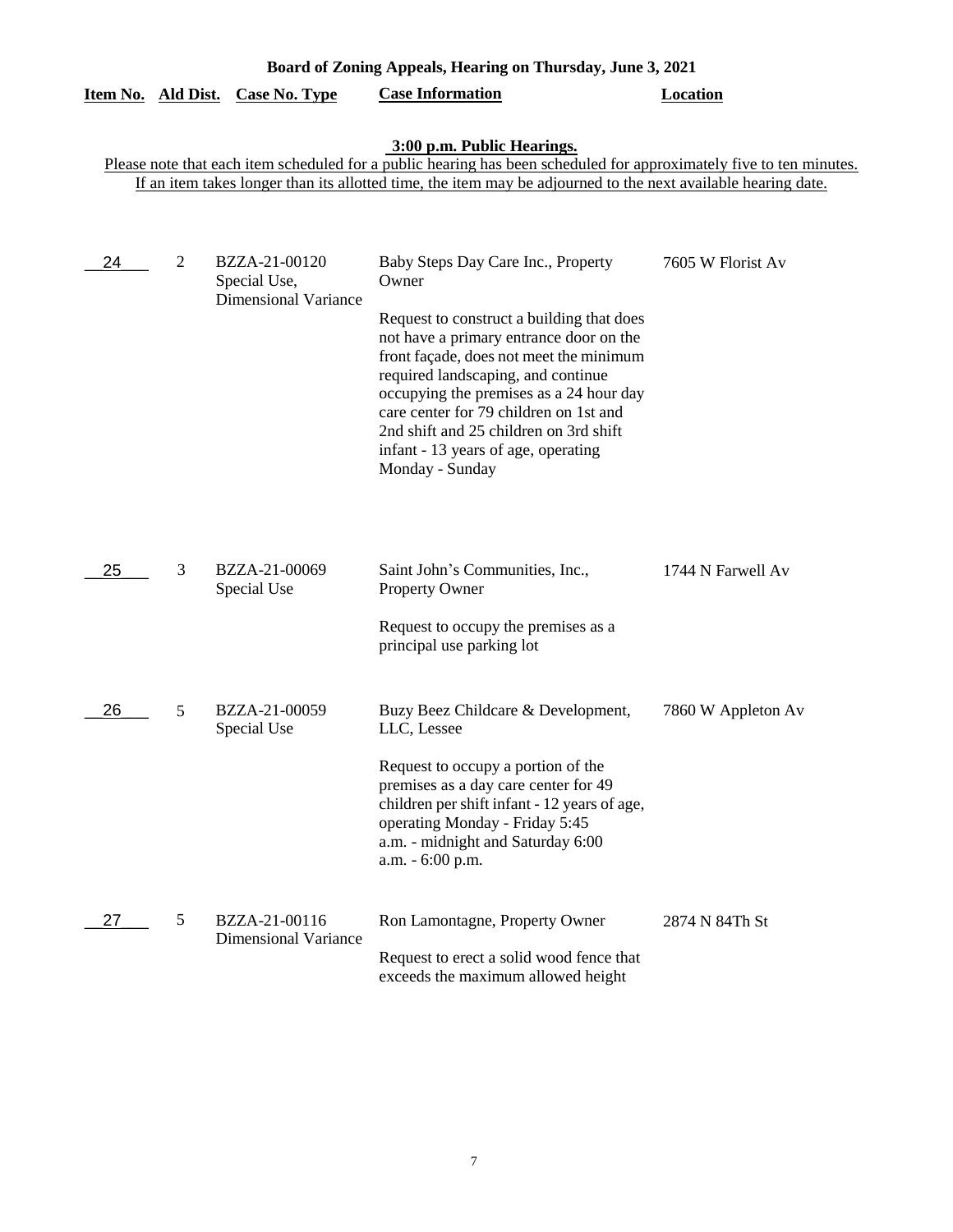| Board of Zoning Appeals, Hearing on Thursday, June 3, 2021                                                                                                                                                                                                                    |   |                              |                                                                                                                                                                                                         |                            |
|-------------------------------------------------------------------------------------------------------------------------------------------------------------------------------------------------------------------------------------------------------------------------------|---|------------------------------|---------------------------------------------------------------------------------------------------------------------------------------------------------------------------------------------------------|----------------------------|
| Item No. Ald Dist.                                                                                                                                                                                                                                                            |   | <b>Case No. Type</b>         | <b>Case Information</b>                                                                                                                                                                                 | <b>Location</b>            |
| 3:00 p.m. Public Hearings (continued)<br>Please note that each item scheduled for a public hearing has been scheduled for approximately five to ten minutes.<br>If an item takes longer than its allotted time, the item may be adjourned to the next available hearing date. |   |                              |                                                                                                                                                                                                         |                            |
| 28                                                                                                                                                                                                                                                                            | 6 | BZZA-21-00075<br>Special Use | COA Youth & Family Centers, Inc.,<br><b>Property Owner</b>                                                                                                                                              | 909 E Garfield Av          |
|                                                                                                                                                                                                                                                                               |   |                              | Request to continue occupying the<br>premises as a community center and a<br>day care center for 125 children per shift<br>infant - 13 years of age, operating<br>Monday - Friday 6:30 a.m. - 6:00 p.m. |                            |
| 29                                                                                                                                                                                                                                                                            | 6 | BZZA-21-00093<br>Special Use | Heart and Soul MLK, LLC, Property<br>Owner                                                                                                                                                              | 2669 N Martin L King Jr Dr |
|                                                                                                                                                                                                                                                                               |   |                              | Request to occupy the premises as<br>transitional housing for 9 occupants                                                                                                                               |                            |

### **3:45 p.m. Public Hearings.**

| 30 | 6 | BZZA-21-00110<br>Special Use                 | Riverworks Development Corporation,<br>Lessee                                                                                                      | 3695 N Richards St |
|----|---|----------------------------------------------|----------------------------------------------------------------------------------------------------------------------------------------------------|--------------------|
|    |   |                                              | Request to occupy a portion of the<br>premises as an outdoor salvage operation<br>(this is a new operator)                                         |                    |
| 31 | 6 | BZZA-21-00138<br><b>Dimensional Variance</b> | VPMLK P1, LLC, Property Owner<br>Request to construct an accessory use<br>parking structure (permitted) that<br>exceeds the maximum allowed height | 320 W Lloyd St     |
| 32 | 7 | BZZA-21-00089<br>Special Use                 | Inayat, LLC, Lessee<br>Request to continue occupying the<br>premises as a motor vehicle filling<br>station (this is a new operator)                | 5904 W Hampton Av  |
| 33 | 8 | BZZA-21-00061<br>Special Use                 | Street Angels, Inc., Lessee<br>Request to continue occupying a portion<br>of the premises as a social service<br>facility (this is a new operator) | 1236 S Layton Bl   |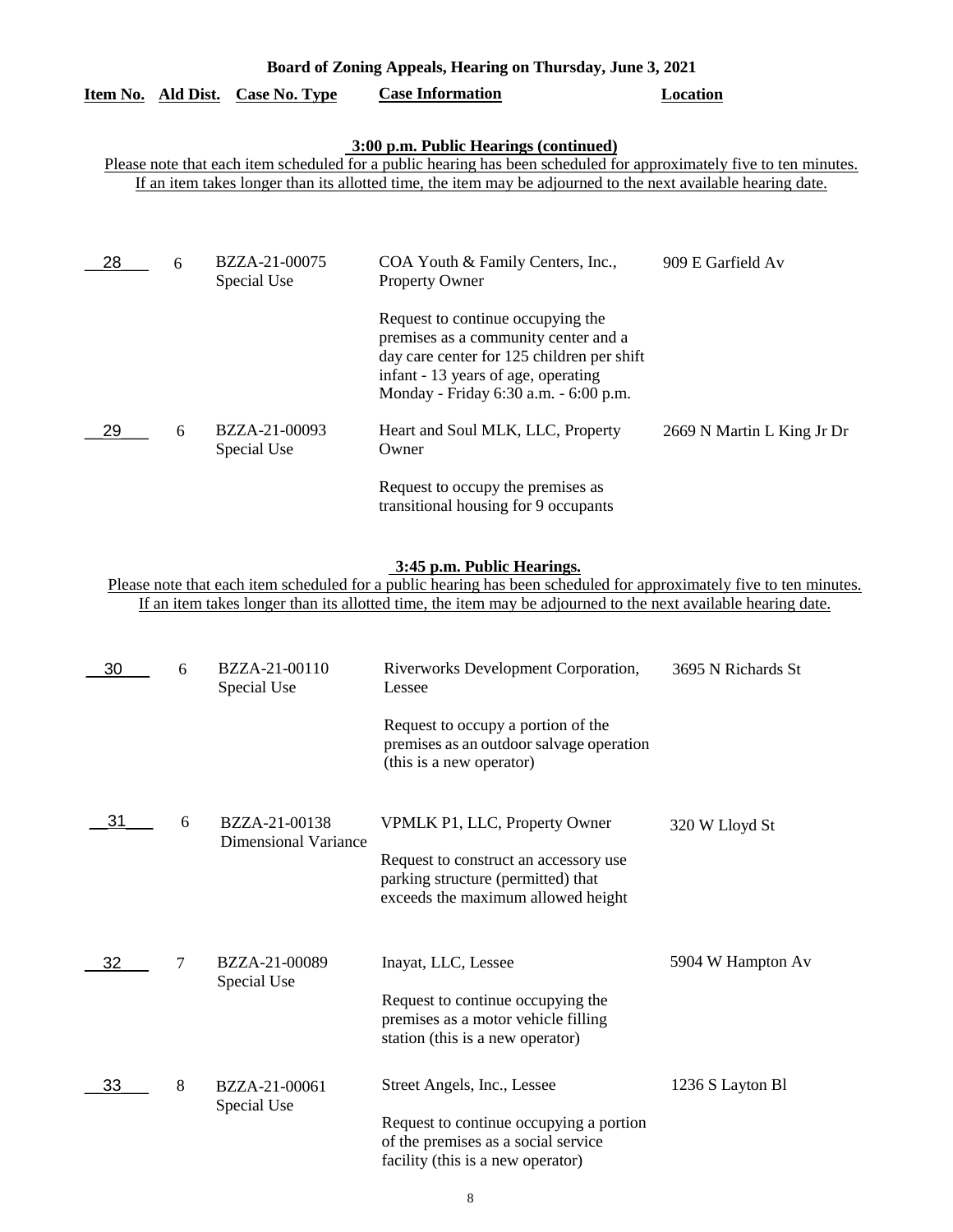|  | Item No. Ald Dist. Case No. Type | <b>Case Information</b> | <b>Location</b> |
|--|----------------------------------|-------------------------|-----------------|
|  |                                  |                         |                 |

## **3:45 p.m. Public Hearings (continued)**

Please note that each item scheduled for a public hearing has been scheduled for approximately five to ten minutes. If an item takes longer than its allotted time, the item may be adjourned to the next available hearing date.

| 34   | 8 | BZZA-21-00085<br>Special Use | A & S, LLC dba Trans Auto, Lessee                                                                                 | 2300 W Lincoln Av     |
|------|---|------------------------------|-------------------------------------------------------------------------------------------------------------------|-----------------------|
|      |   |                              | Request to continue occupying the<br>premises as a light motor vehicle sales<br>facility (this is a new operator) |                       |
| - 35 | 8 | BZZA-21-00112<br>Special Use | Lincoln Forest Plaza, Inc., Prospective<br>Buyer                                                                  | 2524 W Forest Home Av |
|      |   |                              | Request to construct a motor vehicle<br>filling station                                                           |                       |

### **4:30 p.m. Public Hearings.**

| 36 | 10 | BZZA-21-00066<br>Special Use          | Wee Care Day Care, Inc., Lessee<br>Request to occupy a portion of the<br>premises as a social service facility                                                                                                                                                                                                                | 6815 W Capitol Dr, Suite 311 |
|----|----|---------------------------------------|-------------------------------------------------------------------------------------------------------------------------------------------------------------------------------------------------------------------------------------------------------------------------------------------------------------------------------|------------------------------|
| 37 | 10 | BZZA-21-00109<br>Special Use          | Church & Chapel Real Estate, LLC,<br><b>Property Owner</b><br>Request to construct a principal use<br>parking lot that is located on a corner lot                                                                                                                                                                             | 9236 W Blue Mound Rd         |
| 38 | 12 | BZZA-20-00326<br>Dimensional Variance | Dominic Chiovari, Property Owner<br>Request to construct a laundromat<br>(permitted) that does not have a primary<br>entrance door located on the front<br>façade, and has an accessory use parking<br>lot that exceeds the maximum allowed<br>number of parking spaces and does not<br>meet the minimum required landscaping | 1931 S 14Th St               |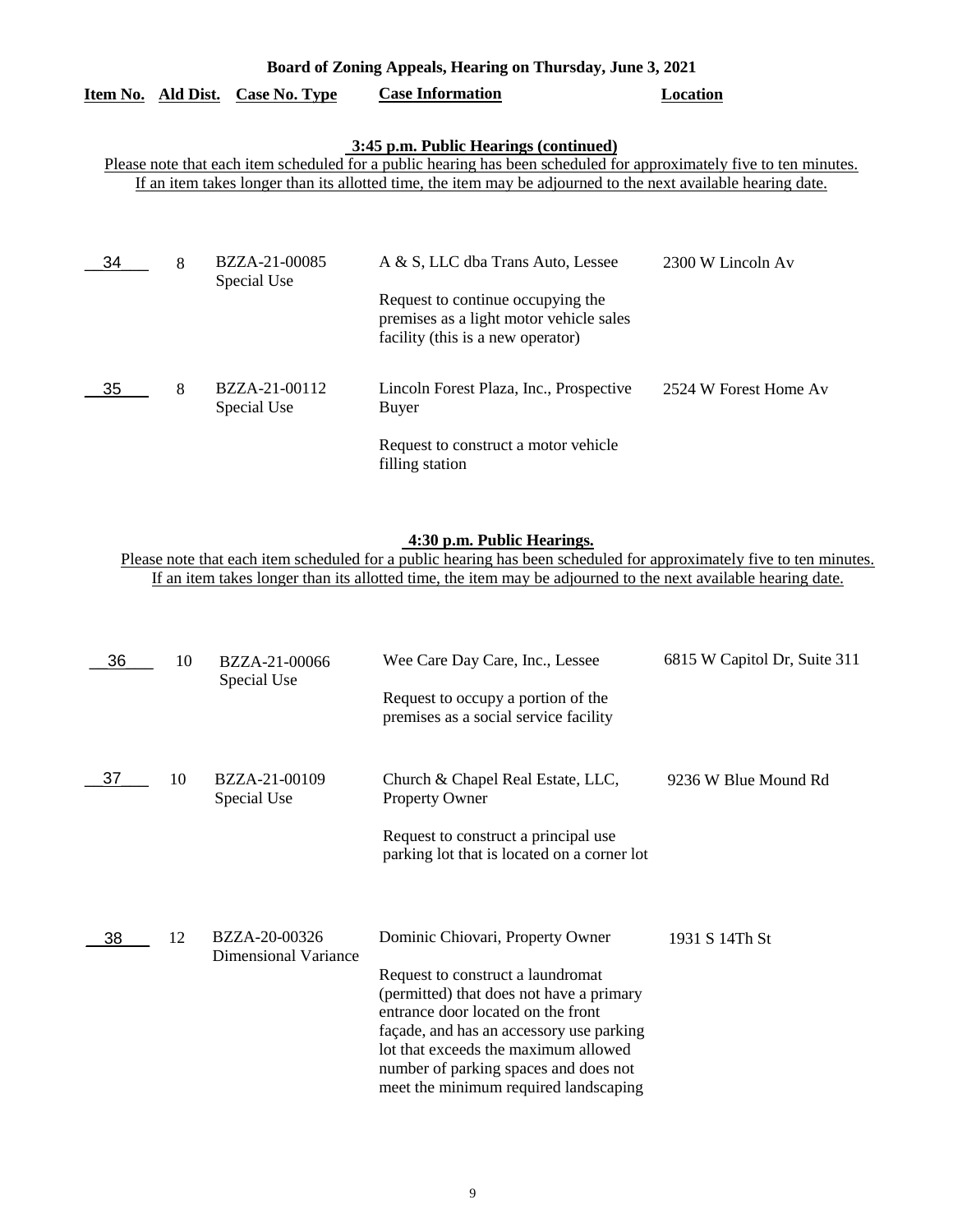|                                                                                                                                                              |    | Item No. Ald Dist. Case No. Type | <b>Case Information</b>                                                                                                                                                                      | Location      |  |  |  |
|--------------------------------------------------------------------------------------------------------------------------------------------------------------|----|----------------------------------|----------------------------------------------------------------------------------------------------------------------------------------------------------------------------------------------|---------------|--|--|--|
| 4:30 p.m. Public Hearings (continued)<br>Please note that each item scheduled for a public hearing has been scheduled for approximately five to ten minutes. |    |                                  |                                                                                                                                                                                              |               |  |  |  |
|                                                                                                                                                              |    |                                  | If an item takes longer than its allotted time, the item may be adjourned to the next available hearing date.                                                                                |               |  |  |  |
| 39                                                                                                                                                           | 12 | BZZA-21-00118<br>Use Variance    | Bright Star Child Care Center, Lessee                                                                                                                                                        | 1442 S 7Th St |  |  |  |
|                                                                                                                                                              |    |                                  | Request to occupy a portion of the<br>premises (1st floor) as a day care center<br>for 34 children per shift infant - 12 years<br>of age, operating Monday - Friday 6:00<br>a.m. - 6:00 p.m. |               |  |  |  |
| 40                                                                                                                                                           | 12 | BZZA-21-00122<br>Special Use     | St. Stanislaus Congregation, Property<br>Owner                                                                                                                                               | 1723 S 5Th St |  |  |  |
|                                                                                                                                                              |    |                                  | Request to construct a principal use<br>parking lot                                                                                                                                          |               |  |  |  |

**Board of Zoning Appeals, Hearing on Thursday, June 3, 2021** 

#### **5:15 p.m. Public Hearings.**

| 41 | 13 | BZZA-20-00324<br>Use Variance                                | AssetsBiz-Wisconsin, LLC., Lessee                                                                                                                                                              | 4816 S 13Th St     |
|----|----|--------------------------------------------------------------|------------------------------------------------------------------------------------------------------------------------------------------------------------------------------------------------|--------------------|
|    |    |                                                              | Request to continue occupying the<br>premises as a light motor vehicle<br>outdoor storage facility (this is a new<br>operator)                                                                 |                    |
| 42 | 13 | BZZA-21-00011<br>Special Use                                 | Fun For Kids Bilingual Academy, LLC,<br>Lessee                                                                                                                                                 | 1629 W Oklahoma Av |
|    |    |                                                              | Request to occupy the premises as a day<br>care center for 43 children per shift<br>infant to 12 years of age, operating<br>Monday - Friday 6:00 a.m. - 10:30 p.m.                             |                    |
| 43 | 13 | BZZA-21-00063<br>Special Use,<br><b>Dimensional Variance</b> | SHREE LAYTON, LLC,<br>Prospective Buyer                                                                                                                                                        | 151 W Layton Av    |
|    |    |                                                              | Request to occupy the premises as a<br>restaurant with a drive-through facility<br>that has prohibited building materials<br>and does not meet the minimum number<br>of bicycle parking spaces |                    |